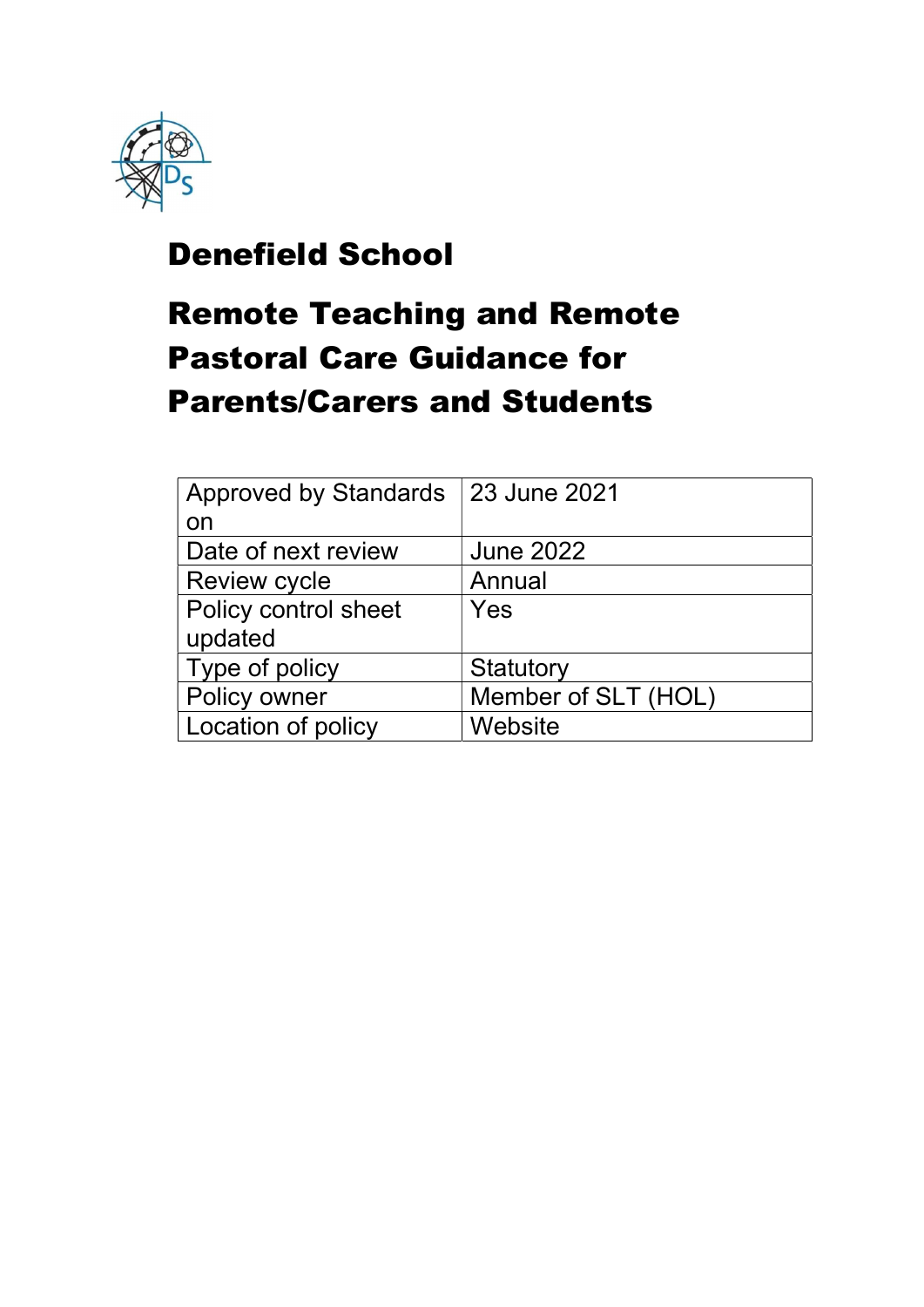#### Remote Teaching and Remote Pastoral Care Guidance for Parents/Carers and **Students**

#### Denefield School

#### Key:

| <b>RT</b>   | <b>Remote Teaching</b>               | <b>RPC</b>  | <b>Remote Pastoral Care</b> |
|-------------|--------------------------------------|-------------|-----------------------------|
| <b>DSL</b>  | Designated Safeguarding Lead         | <b>SLT</b>  | Senior Leadership Team      |
|             |                                      |             |                             |
| <b>CL</b>   | <b>Curriculum Leader</b>             | <b>SL</b>   | <b>Subject Leader</b>       |
| <b>DDSL</b> | Designated<br>Deputy                 | <b>SM</b>   | <b>Student Manager</b>      |
|             | <b>Safeguarding Lead</b>             |             |                             |
| HoH         | <b>Head of House</b>                 | <b>DHoH</b> | Deputy Head of House        |
| <b>SEND</b> | <b>Special Educational Needs and</b> | CP          | <b>Child Protection</b>     |
|             | <b>Disabilities</b>                  |             |                             |
| <b>CIN</b>  | Child in Need                        | <b>CLA</b>  | <b>Child Looked After</b>   |
| <b>SMHW</b> | Show My Homework (Online             |             |                             |
|             | Learning Platform)                   |             |                             |

#### Linked Policies and Guidance:

- a. Safeguarding Policy
- b. Safeguarding Addendum
- c. Staff Code of Conduct
- d. Safeguarding During Covid-19
- e. E-safety Policy
- f. Safeguarding, Remote Teaching and Remote Pastoral Care Risk Assessment
- g. Behaviour Policy

#### Purpose:

This document sets out guidance to protect students and staff using Remote Teaching and Remote Pastoral Care activities during the Covid-19 pandemic.

#### 1. Remote Teaching (RT)

Remote Teaching is when a teacher delivers learning sessions through MS Teams that will include the provision/delivery of content and posted assignments. Materials posted will be age-appropriate and reading/film material will be fully reviewed by the teacher before being posted for student use. Recorded material will not be shared beyond Denefield School's on-line community.

RT is one method a teacher may choose to use in addition to setting work on SMHW.

Parents/Carers will be informed that provision is being made and the means by which it will be delivered will be explained by Denefield School through sharing the 'Remote Teaching and Remote Pastoral Care Guidance for Parents/Carers and Students'.

RT will only take place in groups and may only be provided by a teacher using MS Teams. Denefield School will inform the students before initiating a session on MS Teams, by publishing the date and time on SMHW and an email will be sent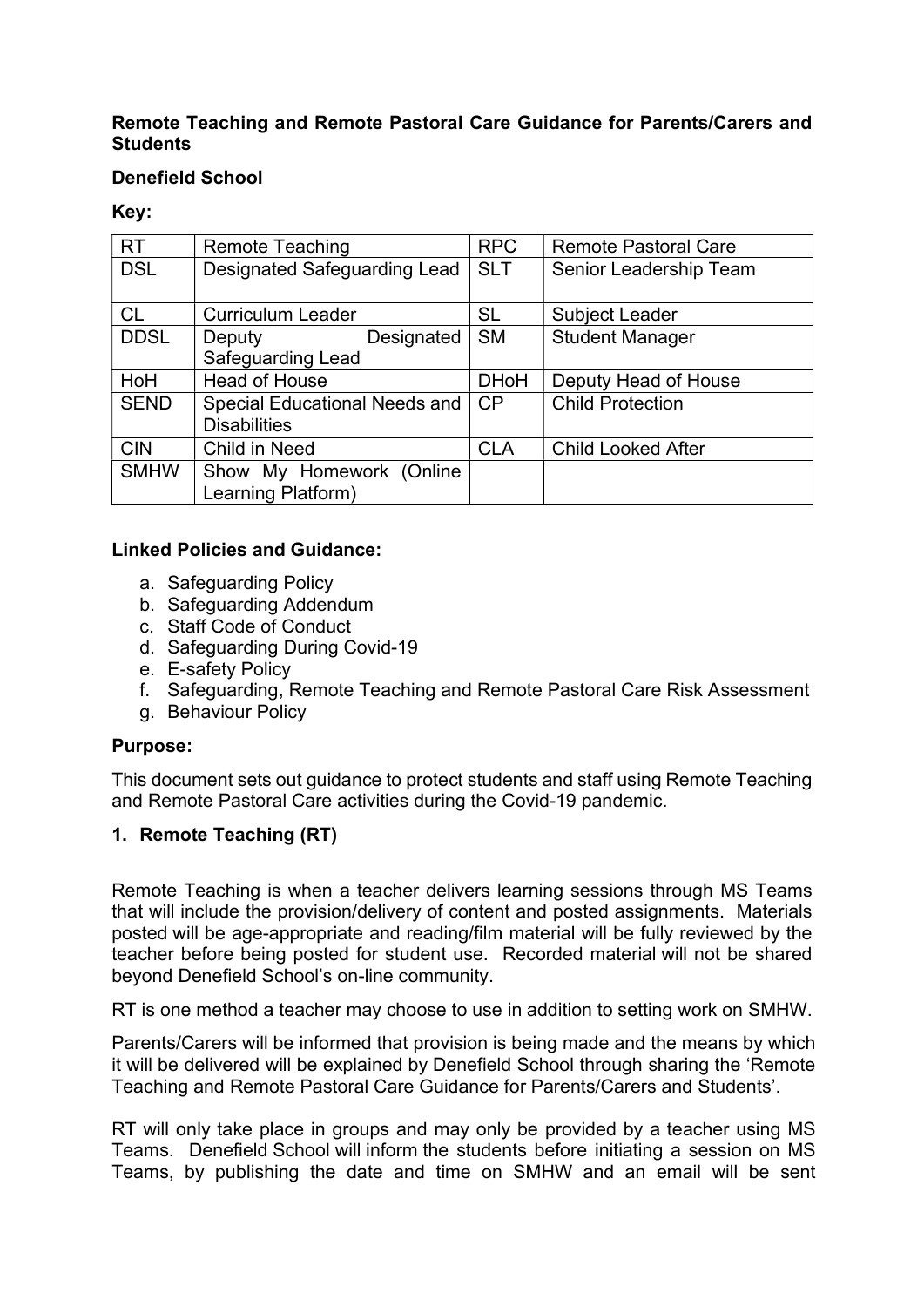automatically to the students school outlook account with a link to MS Teams. MS Teams is a system provided by the school network. The teacher will always log onto the network using his/her own Denefield School log in. The system will automatically record the date and time of the contact, the names of the recipients, and the duration of the session. Each RT session will be recorded and stored on MS Teams. It will not be distributed outside of the Denefield School online community.

- a. The teacher will;
	- i. Only use MS Teams for RT
	- ii. Record each RT session on MS Teams following guidance in appendix A
	- iii. Inform students via SMHW of the date and time of an RT session
	- iv. Sit against a neutral background
	- v. Avoid recording in their bedroom if they can (if that's not possible, use a neutral background)
	- vi. Film from the shoulders upwards
	- vii. Dress like you would for school business dress
	- viii. Double check that any other tabs you have open in your browser would be appropriate for a child to see, if you're sharing your screen
	- ix. Use professional language and adhere to the staff code of conduct
	- x. Invite your CL/SL/SLT link to all sessions so they are able to drop in
	- xi. Report any behaviour or safeguarding concerns
	- xii. Terminate any RT session if there are less than 2 students present
	- xiii. Terminate any RT session if a student is inappropriately dressed
	- xiv. Terminate the session if a student does not adhere to the school Behaviour Policy or breaks the two golden rules; 1. Follow all staff instructions, 2. Do not interrupt learning
- b. The parent/carer will;
	- i. Ensure that their child only participates in on-line face-toface session on MS Teams when dressed in an appropriate manner (the teacher will terminate the session immediately if this condition is breached in any way by the student)
	- ii. Ensure their child follows the school Behaviour Policy, and follows the two golden rules; 1. Follow all staff instructions, 2. Do not interrupt learning
	- iii. Ensure that their child engages on-line with the teacher from one of the shared living areas at home (kitchen, sitting room etc.).
	- iv. Ensure that the door to where the student is working is held fully open throughout the full duration of the session
	- v. Occasionally look into the room during each session, to ensure that the on-line work is proceeding in an appropriate manner.
	- vi. Alert the school if they have any concerns regarding the content of the session or the conduct of the member of staff during the RT session. This should be done by emailing office@denefield.org.uk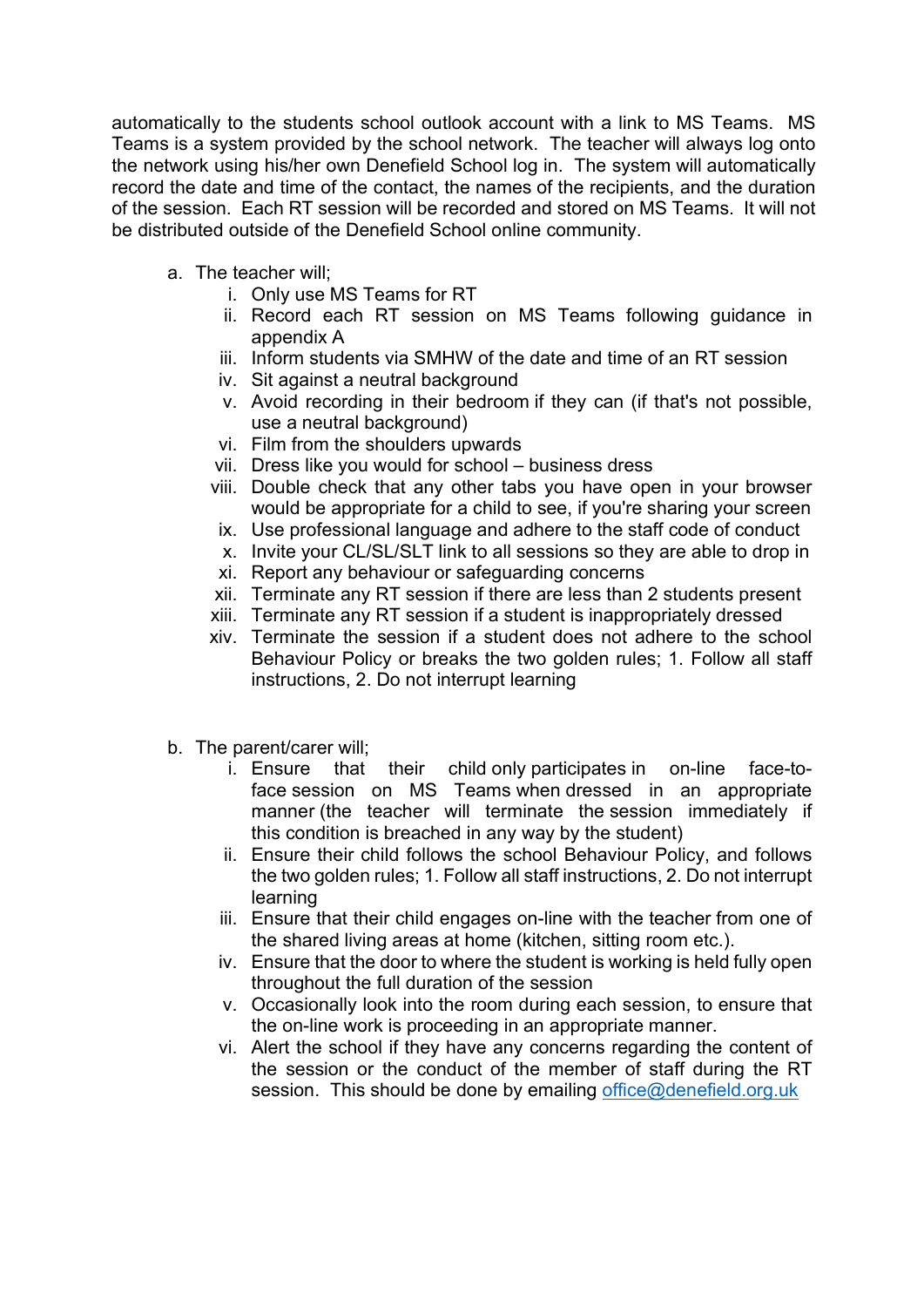- c. The student will;
	- i. Ensure that they only participates in on-line face-to-face sessions on MS Teams when dressed in an appropriate manner (the teacher will terminate the session immediately if this condition is breached in any way by the student)
	- ii. Ensure they follow the school Behaviour Policy, and follow the two golden rules; 1. Follow all staff instructions, 2. Do not interrupt learning
	- iii. Ensure they engage on-line with the teacher from one of the shared living areas at home (kitchen, sitting room etc.).
	- iv. Ensure that the door to where they are working is held fully open throughout the full duration of the session
	- v. Support their parents/carers to occasionally look into the room during each session, to ensure that the on-line work is proceeding in an appropriate manner. If these supervision arrangements are evidently not fulfilled by the student, the session will be terminated immediately by the teacher.
	- vi. Alert the school if they have any concerns regarding the content of the session or the conduct of the member of staff during the RT session. This should be done by emailing listening@denefield.org.uk

### 2. Remote Pastoral Care (RPC)

Remote Pastoral Care is when a tutor or member of the House Team contacts home to conduct a welfare call with the student. These will be conducted on a 2 weekly basis for all students, but may be more frequent for more vulnerable students, for example those with a CIN or CP plan, CLA or a student with an EHCP.

The purpose of the call is aimed to replicate the contact a tutor has in school with their tutee to; check on their well-being, to sustain positive relationships and links with school, to flag any concerns and to signpost to support as appropriate.

- a. The parent/carer will;
	- i. Provide Denefield School with the most up-to-date contact number, and notify the school as soon as possible of any changes
	- ii. Be present for the start of the call and speak to the member or staff prior to passing the phone to their child
	- iii. Support the student in sharing any concerns or worries they have with their tutor
	- iv. Alert the school if they have any concerns regarding the content of the phone call or the conduct of the member of staff during the phone call. This should be done by emailing office@denefield.org.uk
- b. The student will;
	- i. Positively engage in the phone call with the member of staff
	- ii. Be honest and share any worries or concerns with the member of staff so they can help
	- iii. Follow the school Behaviour Policy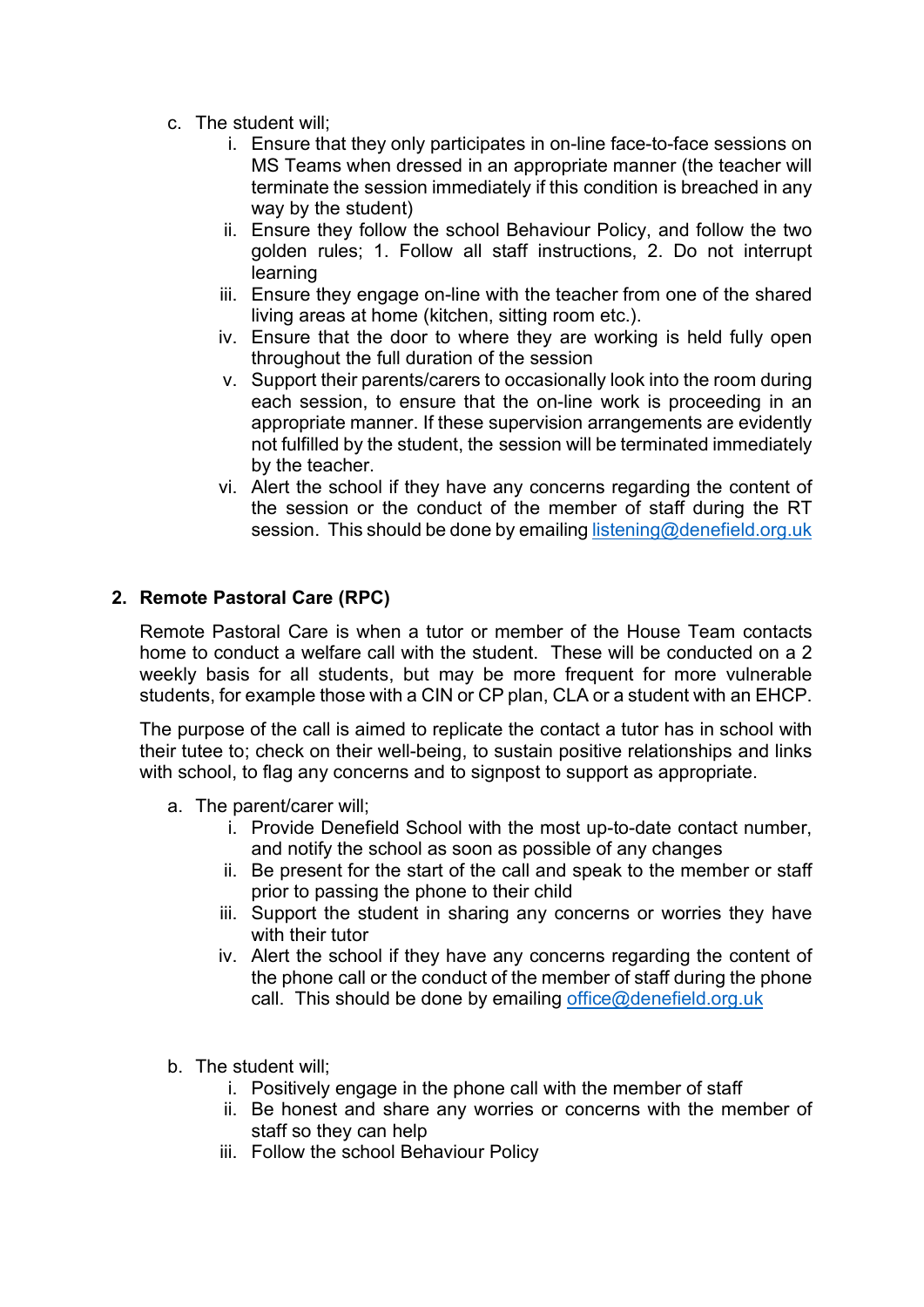iv. Alert the school if they have any concerns regarding the content of the phone call or the conduct of the member of staff during the phone call. This should be done by emailing listening@denefield.org.uk

#### 3. Appendices

#### Appendix A- How students can access MS Teams

Accessing Microsoft tools such as Teams and OneDrive

To access all the programmes, you need type this address in the browser



#### Or search for it in Google

| rm unify                                                                                              | $\times$                       |                   |  |  |  |  |
|-------------------------------------------------------------------------------------------------------|--------------------------------|-------------------|--|--|--|--|
| $Q$ All<br><b>图 News</b><br>$O$ Shopping<br>$\Box$ Images                                             | ID Videos<br>: More            | Tools<br>Settings |  |  |  |  |
| About 2,090,000 results (0.24 seconds)                                                                |                                |                   |  |  |  |  |
| www.rmunify.com                                                                                       |                                |                   |  |  |  |  |
| RM Unify: Sign In                                                                                     |                                |                   |  |  |  |  |
| <b>BM Unify is your Lawsent</b><br>ad to the Cloud - a single sign-on system, application library and |                                |                   |  |  |  |  |
| management console designed specifically for education.                                               |                                |                   |  |  |  |  |
| <b>RMEducation Tweets</b>                                                                             | Jump to footer                 |                   |  |  |  |  |
| @RMEducation Tweets. Enable                                                                           | RM Unify is your Launch Pad to |                   |  |  |  |  |
| more accessible tabbing.                                                                              | the Cloud - a single sign-on   |                   |  |  |  |  |
| <b>RM Unify Launch Pad</b>                                                                            |                                |                   |  |  |  |  |
| RM Unify is your Launch Pad to                                                                        |                                |                   |  |  |  |  |
| the Cloud - a single sign-on                                                                          |                                |                   |  |  |  |  |
| More results from rmunify.com »                                                                       |                                |                   |  |  |  |  |
|                                                                                                       |                                |                   |  |  |  |  |

Now put in your school credentials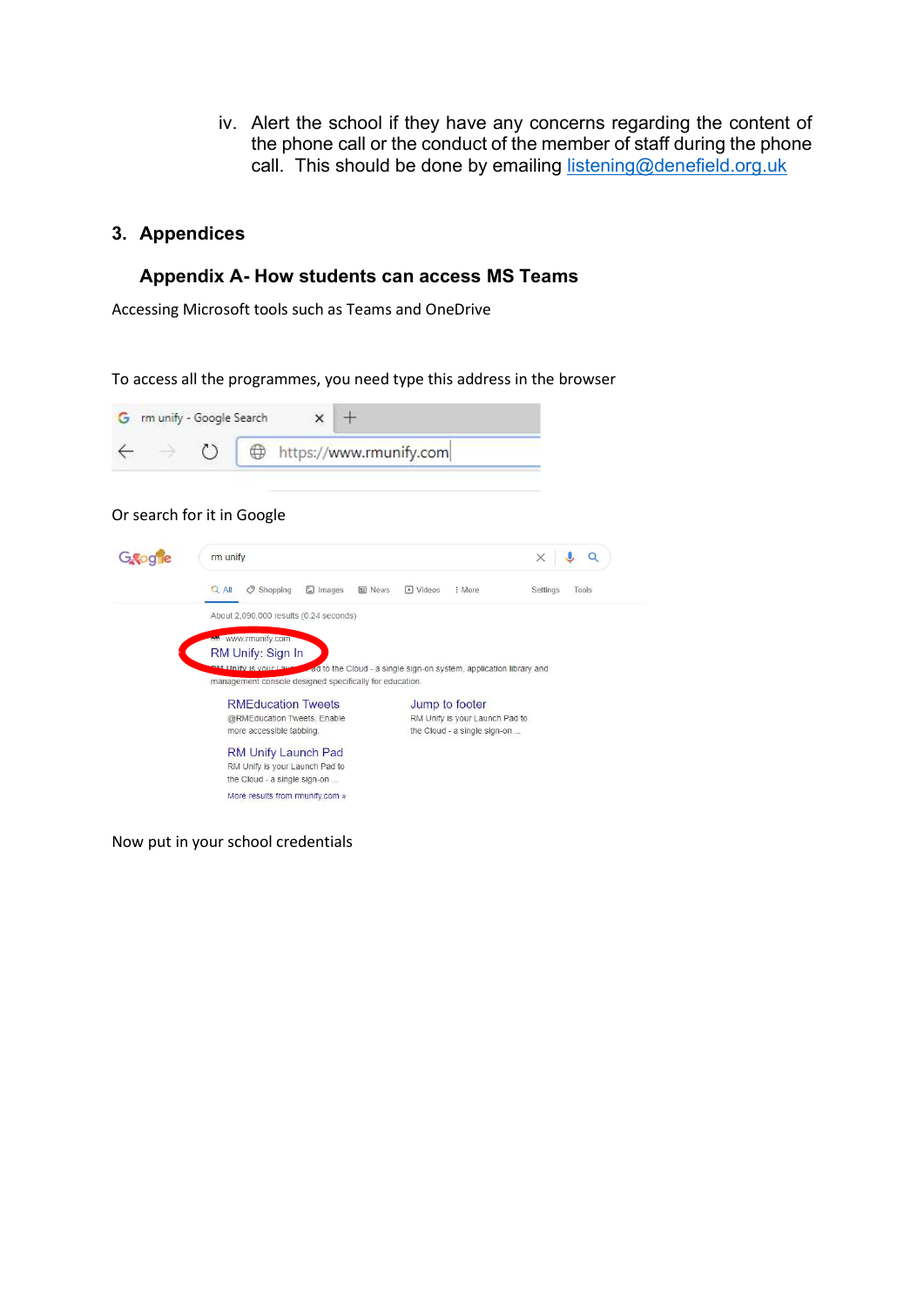

If it recognises you and you remember your school login details (and you've never logged into Unify before) you will be asked to agree the terms and conditions. If you are having problems logging in, please ask your parent to email your tutor - who will get some assistance for you.



You should now see all the school applications available to you at home